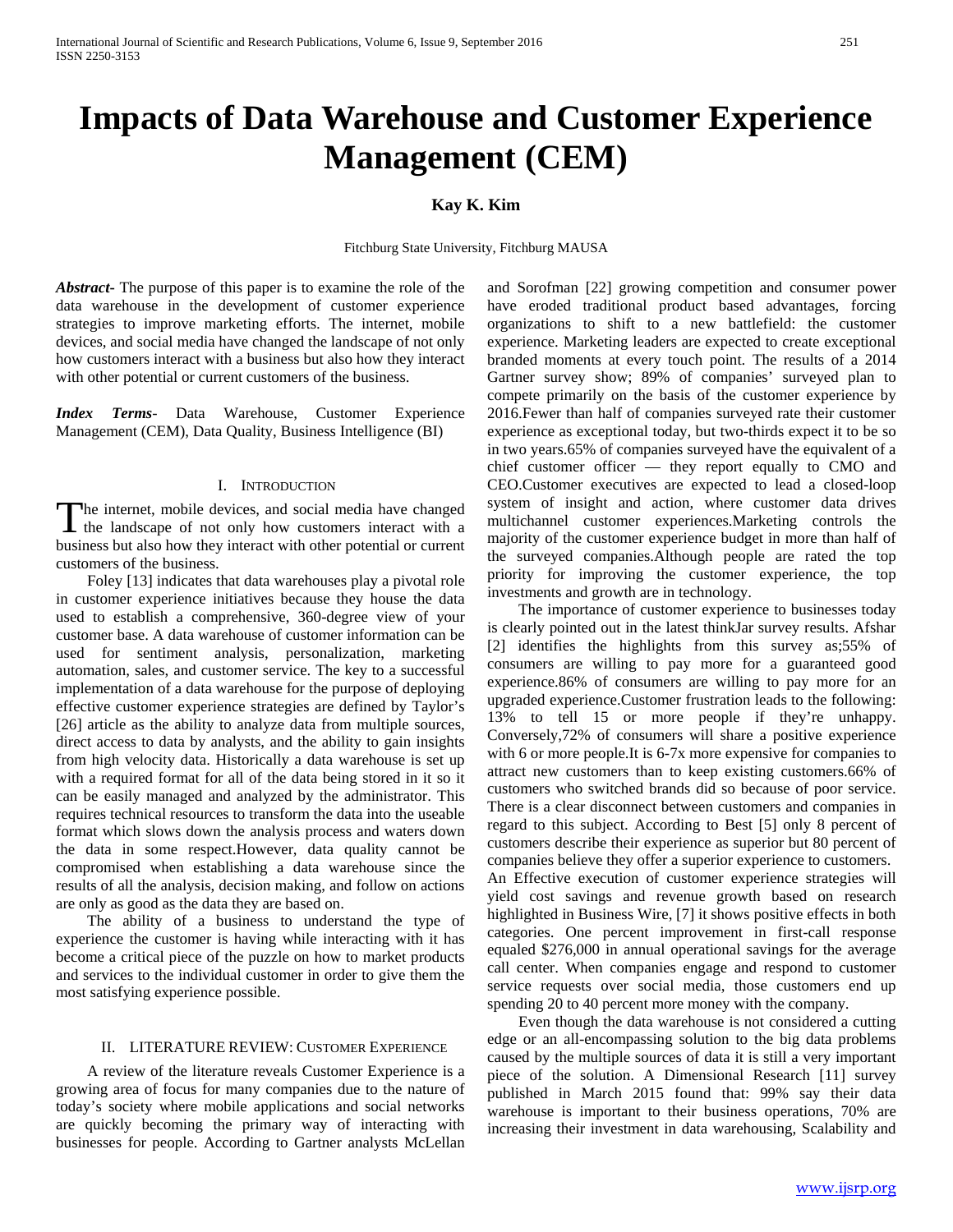cost are top challenges, 91% have considered a Big Data investment, only 11% have a pilot in place, and only 5% have fully deployed their Big Data initiative. 96% say Hadoop will not replace their existing data warehouse. 93% see value in the potential benefits of cloud data warehousing. The scalability and reduced overhead being the most valuable part of cloud data warehousing. 32% have a cloud-based data warehouse today; 16% use only a cloud-based data warehouse.

 The issue of data quality as presented by Friedman and Smith [14] shows that 40% of all business initiatives fail to meet target benefits due to poor data quality. The productivity of the labor force is affected up to 20% by data quality. The more automation is used for business processed the more process quality is tied to data quality.

# 2.1. Customer Experience

 Afshar [2] quotes thinkJar CEO, Esteban Kolsky's,definition of customer experience as the sum total of conscious events, as a coordinated series of interactions between a customer and a brand to accomplish anything. Above all words, a customer experience is defined by the customer, for the customer, at each touch-point, each time.

 Swinscoe [25] provides insight about why customer experience is so important to acquiring and maintaining customers. Human nature makes us fundamentally more averse to loss and bad experiences which mean companies that can deliver services in ways that minimize bad experiences will be more successful at retaining customers than businesses focusing on creating an overwhelming positive experience. In the end the ability to recognize mistakes and fix them in a timely manner will keep customers happy with the company.

 A company's ability to provide a satisfying customer experience goes beyond having the right technology solutions in place. Crandell [8] explains that customer experience is really about what the customer values which varies by customer and changes during the lifecycle of the relationship between the customer and the company. Employees need to understand their role in the customer relationship, believe in it, and have the information required to meet the value expectations of the customer. Technology is an important tool in this process which is used by employees to provide value.

 Zwilling [30] points out 6 key differentiators outlined by F. Scott Addis related to customer experience which are as follows; listen to the individual customer, exploit your product and service differences, demonstrate the value of your offering, show your passion and creativity in every solution, demonstrate your personal commitment, and shoot for the customer's hearts.

# 2.2. Customer Experience Management (CEM)

 Gartner.com [15] defines customer experience management (CEM) as the practice of designing and reacting to customer interactions to meet or exceed customer expectations and, thus, increase customer satisfaction, loyalty and advocacy. It is a strategy that requires process change and many technologies to accomplish.

 Basset [4] points out that as a company moves toward CEM, it's a good idea to set specific goals and define how success will be measured. The frontend and backend processes need to align to support CEM initiatives. The IT department must be involved from the start of the project due to the key role they play in the implementation. An effective CEM delivers satisfying experiences to the customer so that they feel valued and understood with the results being a high rate of retention and positive view of the business to others. It will increase the Customer Lifetime Value for the business, increase revenue and margins from that customer.

 Abramow [1] sites the importance of empowering customers and employees in order to provide the best possible customer experience. There are 6 best practices that will help facilitate the empowerment for customers and employees that will increase adoption, sales, and loyalty. The best practices are outlined as follows:

- Provide multiple channels for customer communications to cater to all demographics to receive as much customer feedback and knowledge about the company's performance as possible.
- The customer and the employees should have multiple channels to communicate during the customer life cycle. Employees should have the ability to access all of the historical customer interactions with the customer in order to provide seamless service.
- The company must establish customer service policies which are geared toward effective problem resolution and customer satisfaction.
- Provide the customer with the ability to track the progress of problem resolution activities or supplying proactive resolutions to general issues.
- Allow customers and employees to identify or flag inaccurate data in the system so it can be corrected in a timely manner which will reduce the level of churn in organizations by eliminating repeat activities.
- Every customer interaction with the company is an opportunity to collect information about their experience which can be used to improve it.

# 2.3. Data Warehouse

 Wikipedia.org [28]defines a data warehouse a system used for reporting and data analysis. Data warehouses are central repositories of integrated data from one or more disparate sources. They store current and historical data and are used for creating analytical reports for knowledge workers throughout the enterprise. Examples of reports could range from annual and quarterly comparisons and trends to detailed daily sales analyses. Techadvisory.org [27] outlined 5 signs to look for that may signal the need for a business to consider implementing a data warehouse. A heavy reliance on spreadsheets to store and generate reports on data collected by business systems is the first sign. The second is the spreadsheets are overwhelmed with data to the point they no longer operate efficiently. The third indicator is trying to generate reports in a timely manner from multiple spreadsheets is not possible or efficient. The fourth is inconsistency, lack of correlation, or outright mistakes in the data generated by multiple manual sources. Lastly more time is required tokeep the data accurate and generate the reports than is spent on the analysis of the results.

 Burnside's [6] article points out the data warehouse is not a simple undertaking with low risk and no adverse effects on the business. It typically involves gathering data from new sources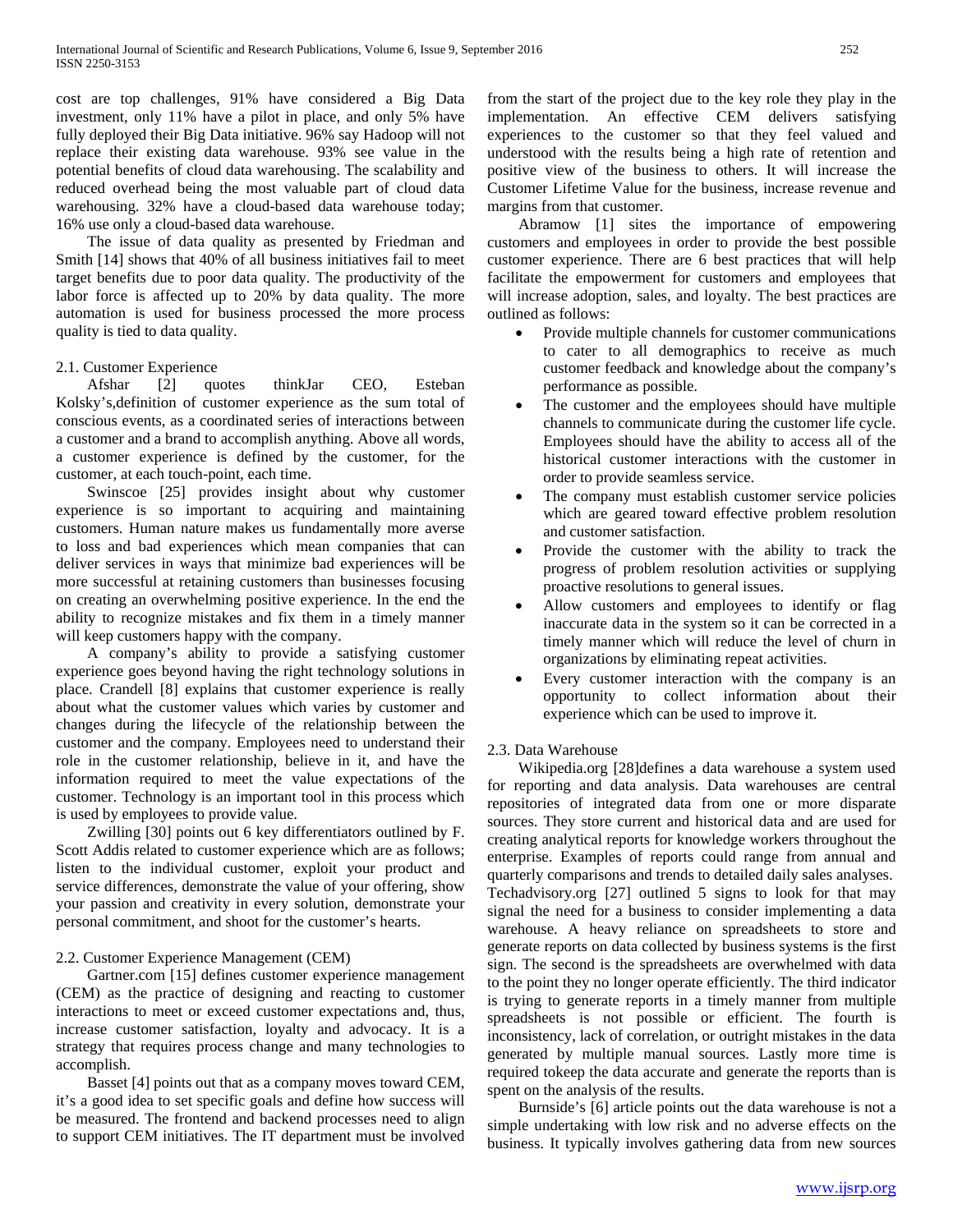like customers or groups within the business that were not reporting before. The projects can be heavily dependent on the IT group in the business. The return on investment for the expense of implementation and maintenance of the data warehouse may not be acceptable if the tool is not an integral part of the operation of the business which will drive cost savings, efficiency, and revenue growth. The security of the data is paramount since it not only contains critical business information but in some case customers personal information. If the tool is not chosen wisely it can result in the system that is inflexible with 'watered down' results which may not be current.

## 2.4. Data Quality

 Dijcks [9] defines a data quality as the level at which data is perceived to be true and accurate. However, the term quality in this case is very subjective and each individual involved may have different standards for high and low quality. High quality to one person could be average or even low quality to another which makes quality level hard to measure. In order to define the scope of data quality properly it should include all data that involved in the delivery of information to end users. The data warehouse is one area most heavily impacted by data quality problems. The data quality of "hard data" is normally caused at source or operational system. While quality issues with soft data are typically caused by the fact this type of data was never stored prior to the creation of the data warehouse and never used for any type of analytics. In order for the data quality in a system to be kept at a consistently acceptable level requires ongoing maintenance as new data sources and processes can cause degradation in quality.

 The importance of data quality is pointed out by Dubois [10] as it is a widely held belief the amount of data collected by organizations will expand by one hundred over the next five years. This trend will require larger companies to increase their reliance on Enterprise Wide Data Quality processes in order to have real time the ability to handle and manage the data accurately in a cost effective and efficient manner. Enterprise Wide Data Qualitycreates value by giving business units the ability to use information from multiple sources in the most efficient way and it provides each customer touchpoint a unified, accurate customer view. By implementing an effective data quality process across the enterprise it will result in:

- Provide customer service that reflects the customer's needs and interactions with the company.
- Identify opportunities to sell multiple products to the same customers.
- Reduced overhead costs based on higher employee productivity.
- Improve the efficiency and outputs of local systems.
- Allow for improved and effective decision making related to through more accurate analytics.
- Increase revenues through knowledge that could not otherwise be realized

#### 2.5. Business Intelligence

 Wikipedia.org [29] defines business intelligence as a set of techniques and tools for the transformation of raw data into meaningful and useful information for business analysis purposes. The data warehouse or data mart is typically a key component of most business intelligence systems as they house the data needed by the tools to complete the analysis. A business intelligence system is normally used for creating metrics, analysis to create knowledge for decision making, report generation, and management of knowledge.

 However, the implementation of business intelligence is not widespread according to a Sungard survey as reported by Groenfeldt [16]. The majority of the responses to the survey showed the majority of companies were performing reactive analysis to the data using spreadsheets, manual data manipulation, and only periodic reporting of results. Approximately 20% of the respondents were engaged in a proactive approach to use the data and only 13% were using business intelligence tools for predictive analysis or alerts. One of the key inhibitors for companies to make the change to advanced all-encompassing business intelligence is the fear of losing expertise in specific areas and the loss of tool performance after moving from high end specific tools to a single large system.

## III. EXAMPLES OF COMPANIES USING THE DATA WAREHOUSE AS PART OF THEIR CUSTOMER EXPERIENCE SOLUTION

 Recreational Equipment, Incorporated (REI) is a retailer of outdoor equipment, sporting goods, classes, and clothing. A review of REI.com shows the company has 143 retail stores in 35 states. They also sell product through the use of catalogs and the internet. Laudon and Laudon [19] point out that REI is a consumer cooperative company which is a business owned by its customers for their mutual benefit. In order to better understand their co-op members and customer base REI created a data warehouse containing information from many sources. The customer's information about preferences will come from in store purchases, catalog purchases, web site browsing, or attendance to clinics. Based on a customer's interactions their specific likes are stored in the data warehouse. REI will use that information to send customer information about places to go for that interest, clinics at their stores, and products related to the interest.

 IBM.com [18] reported that IBM worked with REI to build a sophisticated data warehouse, which was based on IBM's DB2 9 "Viper" technology. Julie Derry who oversees customer relationship management for REI believes DB2 9 technology allows REI to be provided a better customer experience to its members in a more effective and efficient manner. Marketwired.com [21] states DB2 9 has several key features and enhancements such as the ability to manage conventional and pure XML data without reformatting, row compression, automated storage management, label based access control, 3 simultaneous methods of data partitioning (range partitioning, multi-dimensional clustering and hashing), and automated memory management. These features and improvements provide flexibility and reduced the labor needed to manage the data.

 Olavsrud [23] reported how the new Amazon Redshift data warehouse solution is giving several businesses a competitive advantage in regard to understanding, improving, and capitalizing on customer experience without the large investment in infrastructure. The Financial Times uses Redshift to run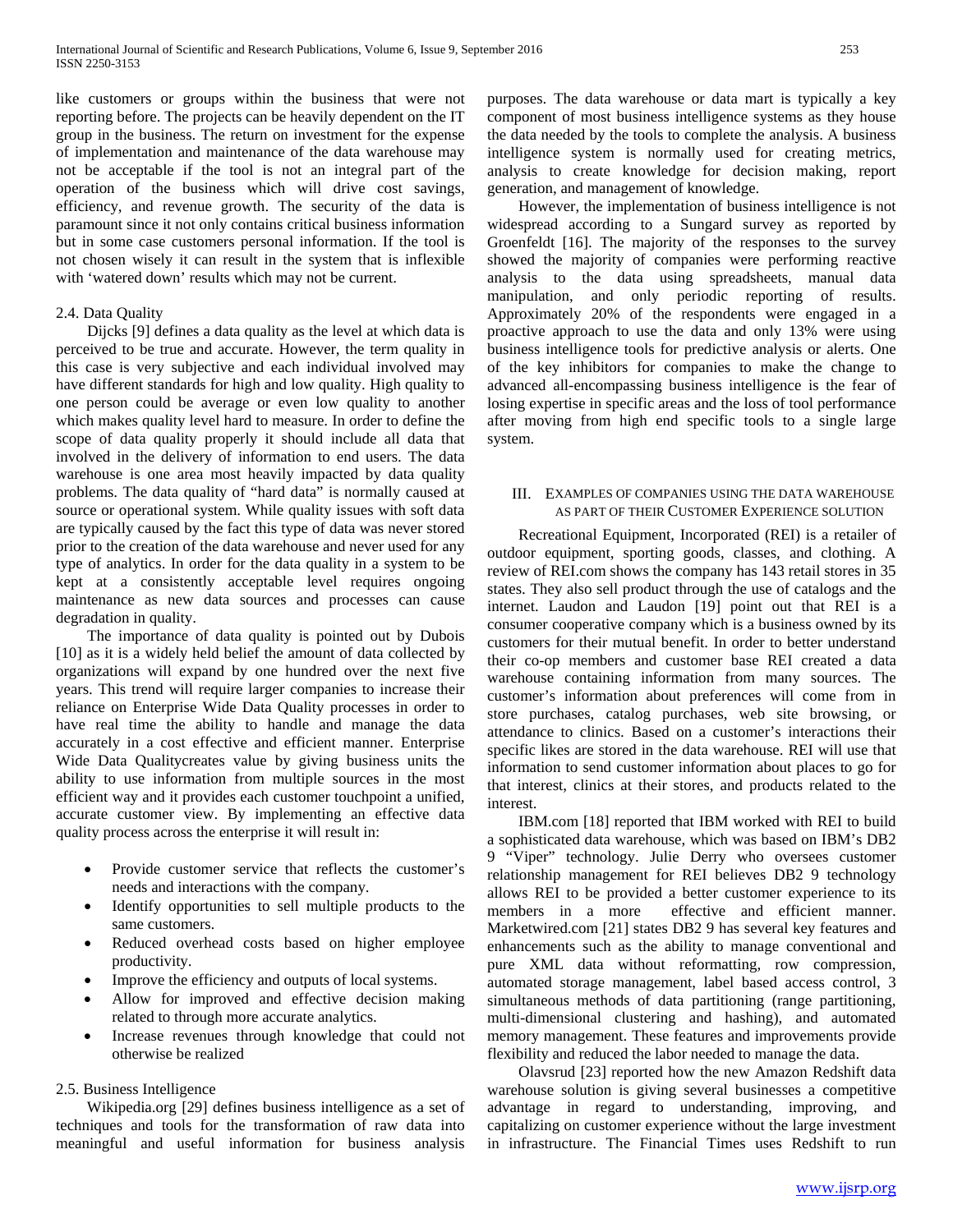450,000 online queries 98 percent faster than before, while reducing infrastructure costs by 80 percent. In 2012 Nokia's database broke down due to the sheer volume of data. Nokia now runs queries twice as fast with Redshift and use its business intelligence tools to mine and analyze its data at a 50 percent costs savings. HauteLook is saving on costs due to having no hardware costs, maintenance, or overhead costs related to the data warehouse. The annual costs for Redshift are equivalent to the annual maintenance of some cheaper on-premises options for data warehouses.

 Walmart uses the data warehouse concept to drive its business based on customer data primarily related to product purchases. According to Sanders [24] Wal-Mart's data warehouse was the first commercial one to reach 1 terabyte of data in 1992. The case study by Laudon and Laudon [20] and CNBC video show that Walmart's supply chain starts at the cash register which logs all of the transactions and sends them to a central data base. The system triggers logistics to ship replacement goods that are selling in stores based on this data. The analysis of the customer data is pinpointed by store location which allows Walmart to purchase materials in bulk based on the needs of all the stores combined which gives them tremendous purchasing power with suppliers due to high volume orders. It insures only products which selling are being purchased and not unnecessary inventory items. The analysis and results tell Walmart exactly which stores need which product types during peak sale opportunities. Walmart's sales have grown continuously from 2011 through 2014 despite the economic slowdown in 2011 and 2012.

 Alanazi [3] reported that Federal Express utilizes business intelligence systems including a data warehouse to connect with all of its worldwide business partners. The system generates a variety of reports to analyze financial, operational, tactical, and administrative areas of the business. The system provides information quickly to employees so decisions can be made based on data. The data is collected from customers and internal users from 40 data marts and over 50 applications. The use of the system has reduced costs, increased productivity and efficiency, and created a competitive advantage in regards to customer service. The data analysis provided by the system allows Federal Express to make sound strategic decisions about how to move the business forward. According to Duvall [12] Federal Express achieved \$2.3 in savings and a 470% return on investment by giving its global business partners access to its data and analysis tools via secure internet portals. The implementation of the system globally free employees from having to crunch numbers manually and provides real time feedback to employees and customers on the status of their packages.

 Higginbotham [17] explains how Federal Express a company which relies on continuous flow data from multiple sources to make decisions used sensor technology to add more granularity to how they track high value and critical shipments. The sensors are designed to monitor temperature, location, and exposure to light. Each sensor has a radio which transmits data continuously back to Federal Express which is analyzed and acted upon accordingly. The use of technology is providing added value to customers. Federal Express CIO, Robert Carter, is quoted "When we apply more bits to the atoms, we create more opportunity for interactions, more opportunities to do business, and opportunities to change how you see the world."

## IV. CONCLUSION

 The research shows customer experience is an area that cannot be ignored by companies. For many businesses in today's market place the difference between acquiring new and retaining existing customers is closely tied to how their customers feel about the products, services, and interactions they have with the business. The ability of a business to deliver superior a customer experience than their competition gives them a critical differentiator that will attract and retain customers.

 The research on the subject of using the data warehouse in the development of customer experience strategies to improve marketing efforts shows it is more often than not a key piece of the solution. The data warehouse is the engine behind any business intelligence system used to analyze the data, generate reports from the data, make strategic decisions, and execute the necessary actions. However like any other business system implementation it cannot be taken lightly and must be planned and executed with all of the proper stakeholders involved from the beginning. The justification and return on investment of the project must be clearly understood prior to the implementation. The good news is when properly implemented and maintained a data warehouse will provide a wealth of information that can be used not only to improve customer experience and marketing strategies, but it can lower operational costs and improve efficiency.

 As the introduction session indicated the ability of a business to understand the type of experience the customer is having while interacting with it has become a critical piece of the puzzle on how to market products and services to the individual customer in order to give them the most satisfying experience possible. The key to executing this type of differentiation strategy is the ability to analyze and make decisions from the large volumes of data generated by customers when they interact with a business on site, via the website or mobile application, on social media, or over the phone. Successful businesses need to have the infrastructure to collect all of this data in its various forms, store it in one location, and have the ability to run analytics on it to make decisions about how to improve customer experience.

#### **REFERENCES**

- [1] Abramow, M. (2013). Six Best Practices for Empowering the Customer Experience. *Oracle.com, June, 2013.Retrieved from*  [http://www.oracle.com/us/corporate/profit/big-](http://www.oracle.com/us/corporate/profit/big-ideas/062013-mabramow-1961636.html) [ideas/062013-mabramow-1961636.html](http://www.oracle.com/us/corporate/profit/big-ideas/062013-mabramow-1961636.html)
- [2] Afshar, V. (2015). Important Customer Experience Stats for Business Leaders. *Huffington Post*, 50, October 15, 2015.
- [3] Alanazi, F. (2014). FEDEX and Business Intelligence (BI). *International Journal of Management and Commerce Innovations*, Vol 2, Issue 1, April – September, 130-135.
- [4] Basset, L. (2013). The Future is Customer Experience Management. *Mediapost.com,* August 23, 2013. Retrieved from [http://www.mediapost.com/publications/article/206590/the-](http://www.mediapost.com/publications/article/206590/the-future-is-customer-experience-management.html) [future-is-customer-experience-management.html](http://www.mediapost.com/publications/article/206590/the-future-is-customer-experience-management.html)
- [5] Best, R. (2013) Marketing Based Management. Pearson. 115.